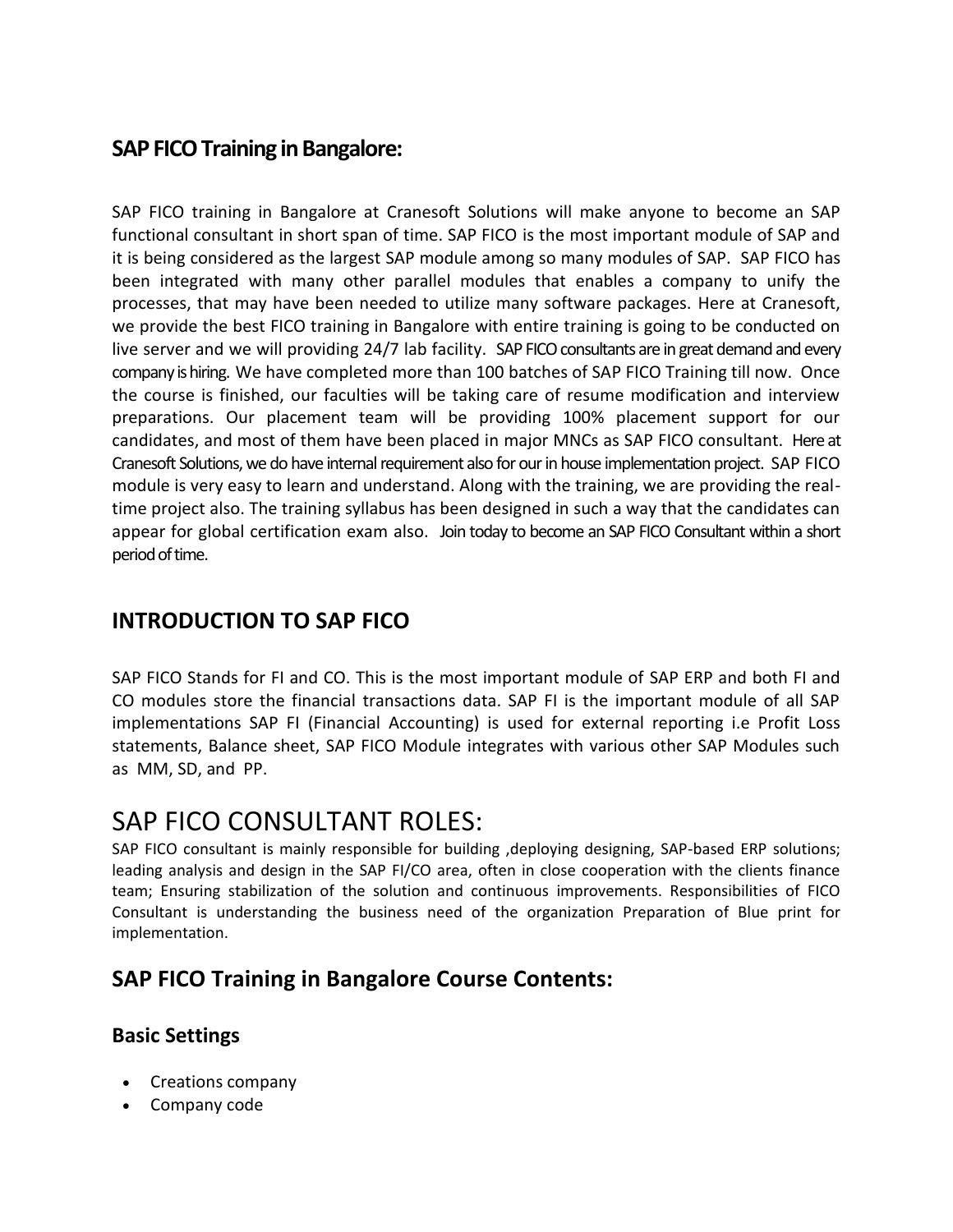- Assign company code to company
- Business area
- Fiscal year variant
- Asian fiscal year variant to company code
- Chart of accounts
- Retained earning account
- Posting period variant
- Document Types and no ranges
- Filed status variant
- Tolerance group
- Posting Keys

#### **GENERAL LEDGER**

- Understanding SPM functionality
- Pre- and post- installation check lists
- Understanding SPM data requirements
- Understanding Fire Fighter strategy
- Understanding SAP role, Fire fighter ID and end user ID mapping
- Configuring SPM
- Troubleshooting SPM

#### **Complaint user provisioning**

- GL master record
- Posting of document
- Display balances of GL
- Parking, hold
- Accrual, sample documents
- Deferral documents
- Foreign exchange
- Reversal of documents
- Interest calculation
- Cash management
- Bank reconciliation

#### **ACCOUNTING PAYABLE**

- Vendor groups(MM and FICO vendors)
- No. ranges for vendor accounts
- Tolerance group for vendors
- House bank
- Correspondence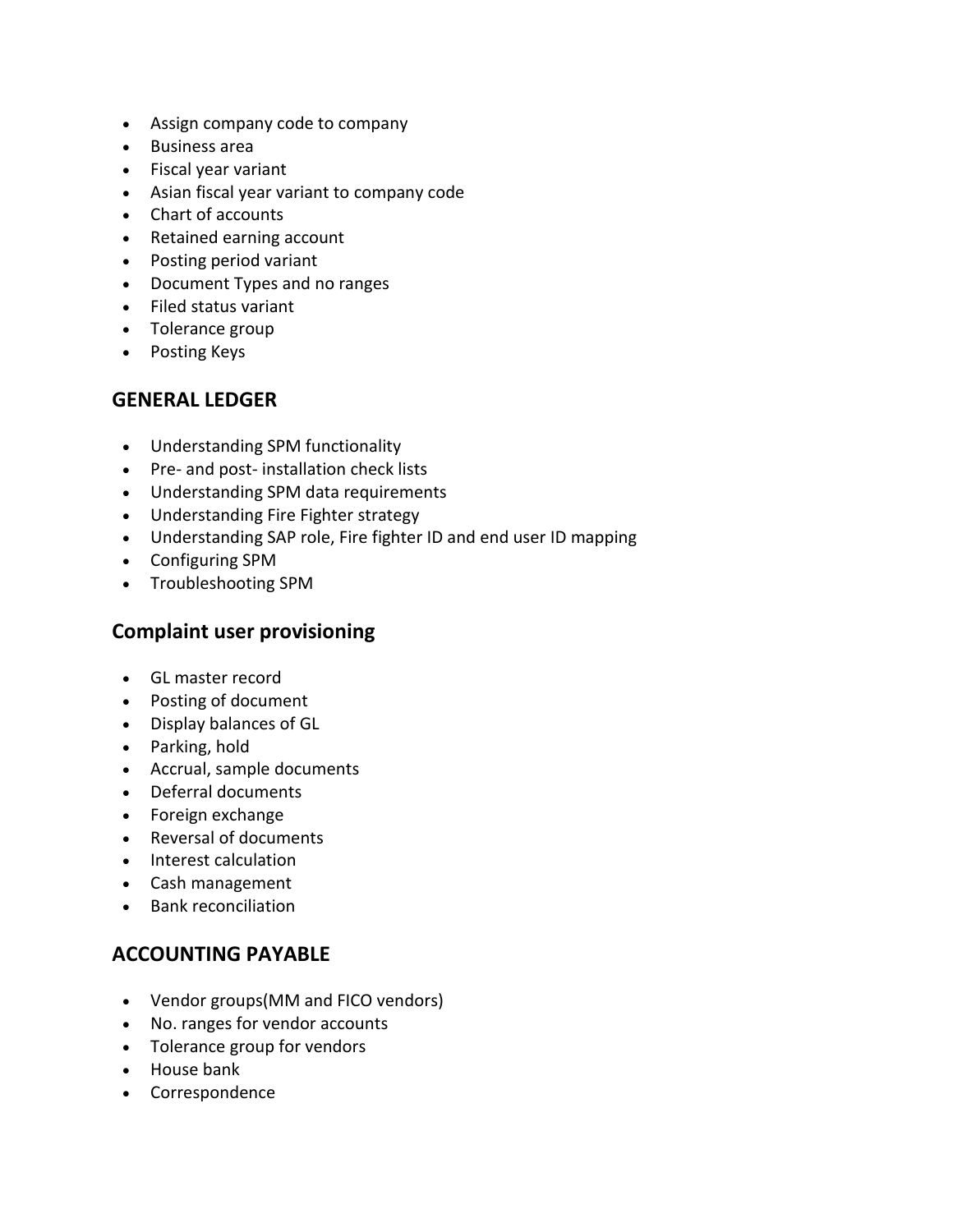- Automatic payment program
- Extended with holding tax
- Terms of payments
- Down Payment Made
- Cash discount (received)

## **ACCOUNT RECEIVABLE**

- Customer group (SD and FI/CO customers)
- No. ranges for customers accounts
- Customer master records
- Down Payment Received
- Dunning
- Cash discount (CIN version)
- Bills of exchange
- Treasury management

## **ASSET ACCOUNTING**

- Chart of depreciation
- Account determination
- Screen layout
- Asset classes
- Integration with FI
- Depreciation methods
- Depreciation keys
- Asset master
- Sub Asset Master
- Asset report
- Depreciation run
- Sale of asset
- Transfer of asset
- Scrapping of asset
- Capital work in progress

## **CONTROLLING**

- Controlling area
- No. of ranges for controlling documents
- Versions
- Cost element accounting(manual, automatic)
- Cost Centre Accounting
- Repost line items, repost of cost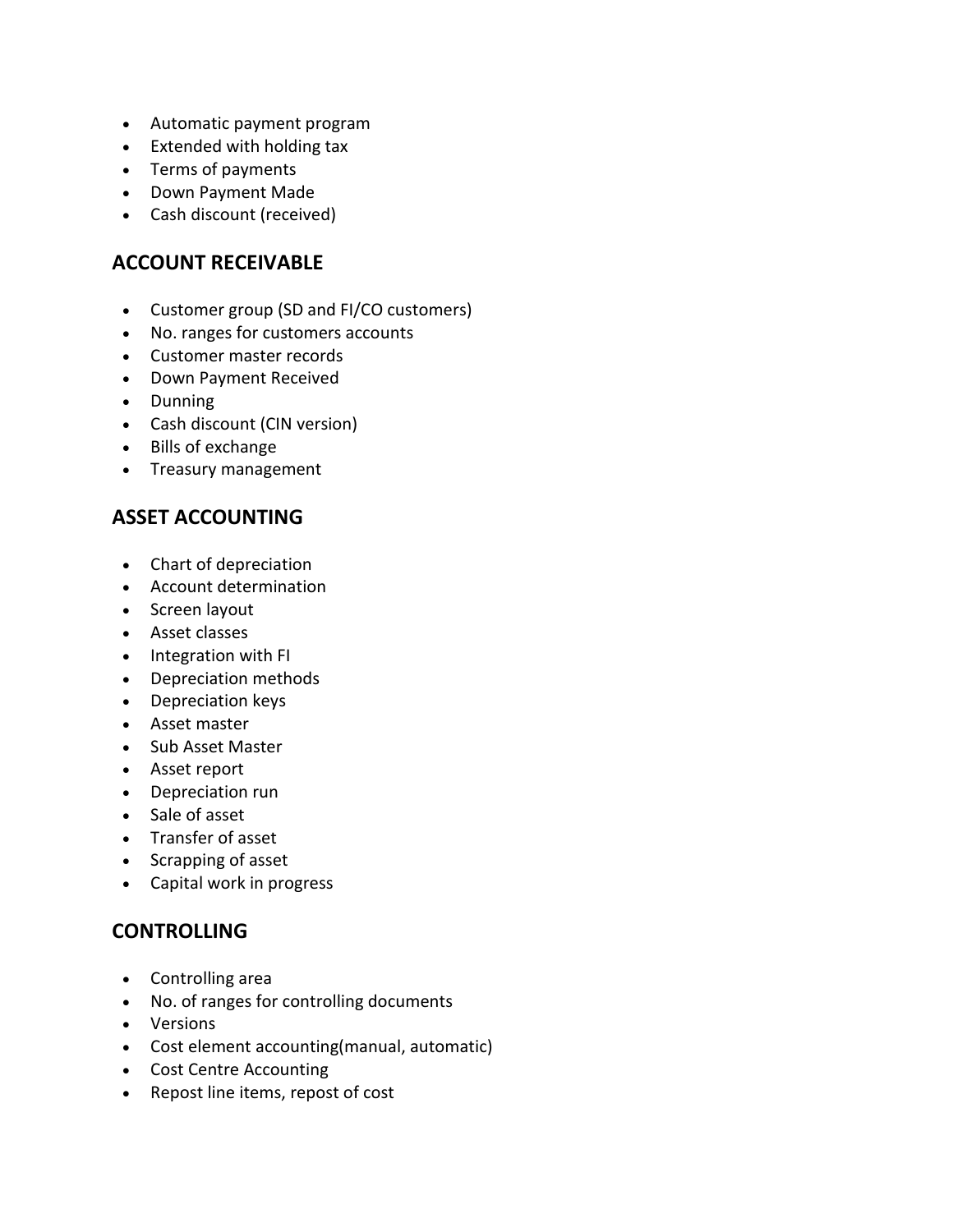- Actual overhead assessment
- Planning cost centre and cost element
- Budgeting

#### **INTERNAL ORDER**

- Order type
- Order, Statistical Key Figure
- Planning internal order wise
- View internal order wise report

## **PROFITABILITY ACCOUNTING (PCA)**

- Controlling settings
- Dummy profit centre actual data
- Profit centre assignment of revenue elements
- Choose account, creation of cost object
- Planning profit and loss items
- Planning balance sheet items

## **PROFITABILITY ANALYSIS (CO-PA)**

- Operation concern
- Profitability segments
- Assignment of controlling area to operating
- Activate profitability analysis
- Mapping of conditions to coop values
- Drill down report
- Report painter

## **PRODUCT COSTING**

- Creation of secondary cost element
- Active type
- Price calculation
- Work centre
- Overhead keys
- Routing
- Cost sheet variant
- Cost estimate with quantity structure
- Cost estimate without quantity structure
- Marking and Releasing
- Work in Progress